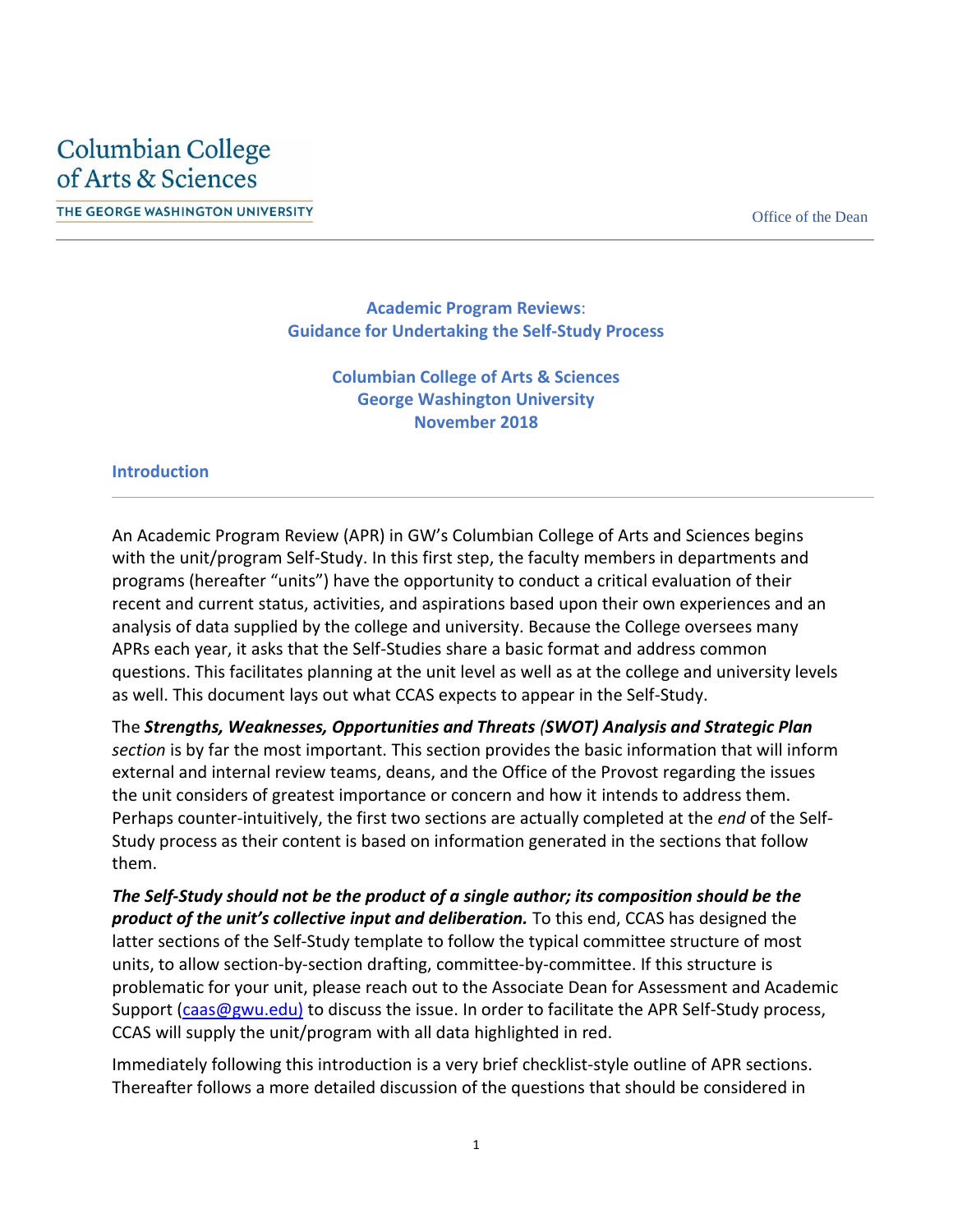each section. Data shown in red will be supplied and pre-populated by the college individually for your unit within the template supplied. Should you wish to analyze or represent the data differently in order to assist in your analysis of your unit, you may do so -- provided **the supplied data is represented and discussed** within the Self-Study.

Please keep in mind the audience and purpose of the Self-Study during the discussion and drafting processes. The Self-Study should contain sufficient detail and context to allow the external team of disciplinary experts from outside GW and the representatives of the College and Provost's office, who are likely not experts in your discipline, to understand the report and make meaningful recommendations. However, the report should also be as clear and concise as possible to facilitate detailed reading. To that end, large tables and long complex data sets may be included in appendices or as supplementary material, but for presentation within the text, summative graphs and pictorial representation are preferred.

# **Outline of the APR Self-Study**

#### **A) Executive Summary**

**B) SWOT Analysis and Strategic Plan** (see later notes for full explanation)

#### **C) Research Programs and Faculty Profile**

- **a.** Overview
- **b.** Current standing of research program
- **c.** Analysis of current status, and future outlook

#### **D) Undergraduate Program**

- a. Overview
- b. Curriculum
- c. GTA use
- d. Program assessment
- e. Instructor development
- f. Undergraduate advising and mentoring
- g. Analysis of current status, and future outlook

#### **E) Graduate Program**

- a. Overview
- b. Curriculum
- c. Program assessment
- d. Instructor development
- e. Graduate student advising and mentoring
- f. Analysis of current status, and future outlook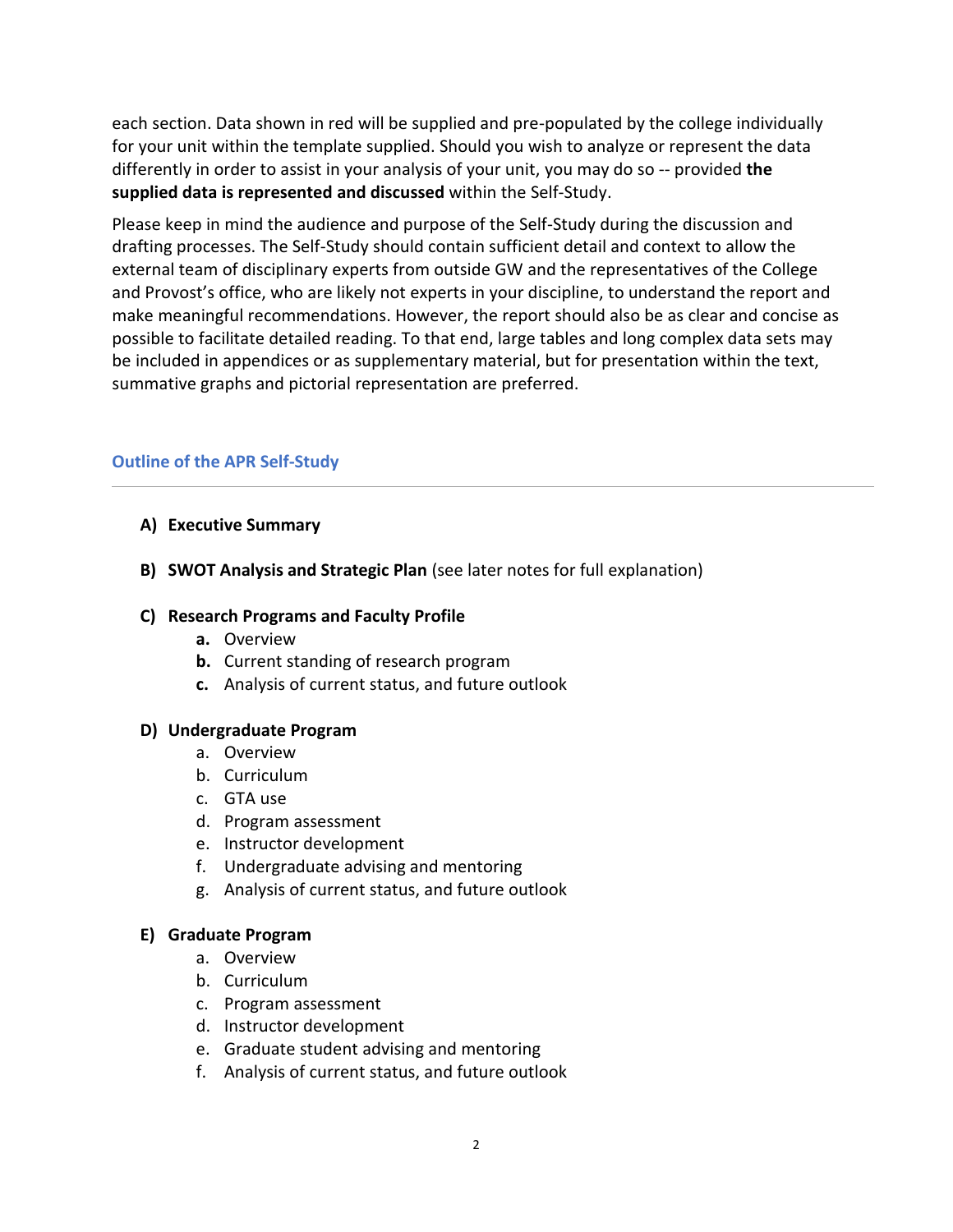# **F) Online Programs (If Applicable)**

- a. Overview
- b. Curriculum
- c. Program assessment
- d. Instructor development
- e. Online student advising and mentoring
- f. Analysis of current status, and future outlook

#### **G) Departmental Resources**

- a. Summary of departmental resources
- b. Evaluation of current resource status, and future outlook

# **H) Appendices**

- a. Publication list for whole department for the last five years
- b. Five years of named Ph.D. graduates in tabular format (in the five years of the APR time range), with advisor, dissertation title, and current employment
- c. Five years of named Ph.D. matriculants in tabular format for the five years prior to the self-study window; please update on their status – did they complete the program? Where are they now?
- d. Submitted grants / fellowship applications for whole unit for the last five years
- e. Awarded grants / fellowships for whole unit for the last five years
- $f<sub>1</sub>$  Research expenditure over the last five years
- g. Copy of the course evaluation form(s) used by the unit

# **I) Supplementary Material**

- a. Undergraduate and graduate student survey data for the last five years
- b. Faculty CVs: Please note, these do not have to conform to any specific format; include an up-to-date academic CV for every regular professor within the unit that can be made available to the team members. These do not have to contain a full publication list, but the publications list does not have to be separated from the CV if it is already incorporated.
- c. Five years of Taskstream Assessment Reports (downloaded as .pdfs)
- d. Bulletin extract for the unit
- e. Raw data for production of plots on teaching / enrollments, etc.

**Detailed Guidance on APR Self-Study Sections**

# **A) Executive Summary**

Although this section appears at the start of the document, CCAS advises that you write this section last. The Executive Summary should summarize all key items for the reviewers, including: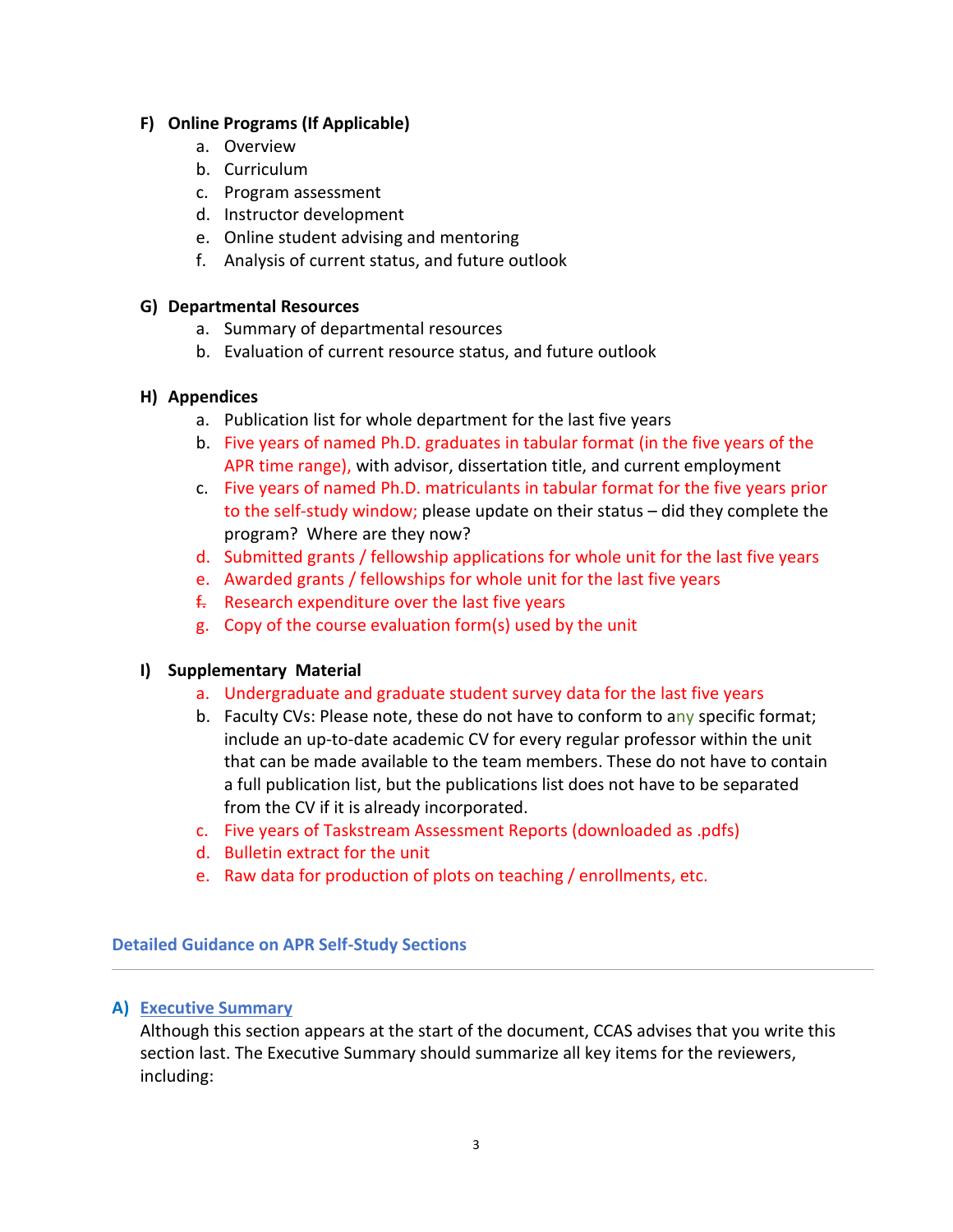- A brief description / overview of your unit;
- A brief description of your programs and resources, including a list of all programs and their size;
- A brief overview of the scope of the faculty: the number of faculty at each rank and type and an indication of the areas of scholarly work of the faculty; and
- A summary of the major conclusions of the Self-Study.

The Executive Summary should provide the readers with sufficient information to enable them to understand the SWOT analysis and strategic plan section.

# **B) SWOT (Strengths, Weaknesses, Opportunities and Threats) Analysis and Strategic Plan**

The SWOT Analysis and Strategic Plan section should be the penultimate section authored by the unit. These sections should be written after a careful review and discussion of the data and an analysis of your unit's programs and resources. That review and discussion will explore the strengths and weaknesses with regard to matters over which your unit has control, opportunities that are potential areas of growth or development of your unit, and threats that currently or potentially could impact negatively on your unit but which are external to your unit and its control. The SWOT analysis should give clear context and lead to a prioritization of how the identified issues can be addressed.

The SWOT Analysis should include highlights of the evaluation of all goals for student learning, faculty scholarly / creative productivity, and service to the discipline, the university, and the community, as applicable. *Discuss specific strengths, immediate and future opportunities and challenges, and areas for potential improvement.* The evaluation should consider any trends in the data and factors that may account for those trends. Most important, it should be honest.

Following the SWOT analysis is the "Strategic Plan" section -- the unit's plans for the next five years for developing its strengths, meeting challenges and opportunities, and addressing the areas identified for improvement. It should include a prioritized list of issues to be addressed. For each issue identified for improvement, please provide the following:

- Specific goals and objectives;
- Actions to be taken in order to achieve the stated goals;
- A schedule for implementation of the actions to be taken; and
- Measures of effectiveness for each of the actions.

As required by our Middle States accreditation, it is imperative to explain how the strategic plan for your unit aligns with institutional strategic priorities at the college and university level.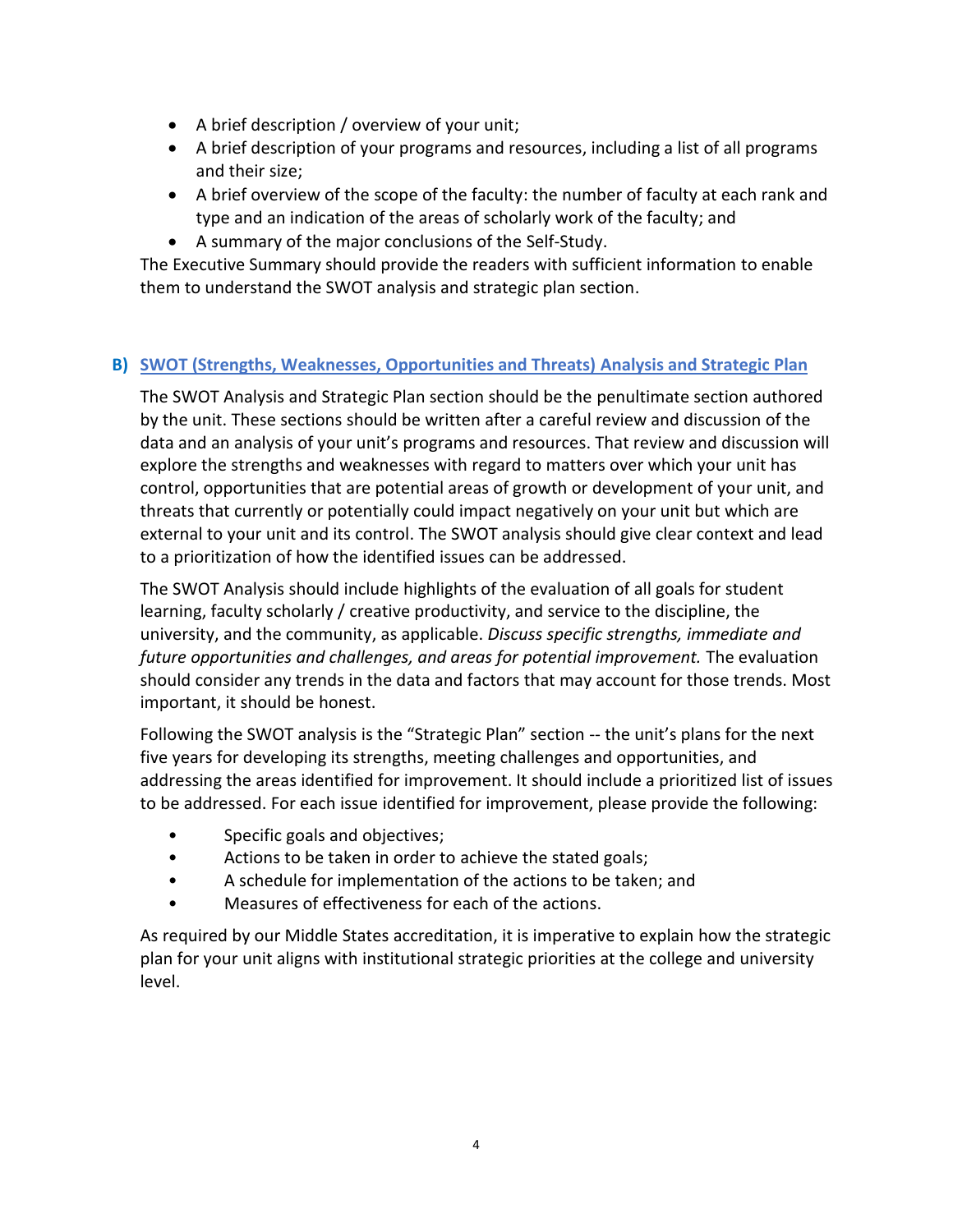#### C) **Creative and Research Programs and Faculty Profile**

The university serves as a center for intellectual and creative inquiry. In this section, you should describe how your unit is advancing knowledge in your discipline and / or contributing to improving local / national / global conditions.

- **a. Overview:** Give an overview of your faculty, and describe your unit's areas of strength in scholarly or creative productivity. Include a table of all faculty members indicating their current rank, hire, and tenure and promotion dates, as appropriate. If members of your faculty are clustered into research foci or groups, it is useful to indicate research areas.
- **b. Summarize Measures of Productivity** over the last five years, such as:
	- **i.** Publications
	- **ii.** Fellowship / Grant applications
	- **iii.** Fellowships / Grants awarded
	- **iv.** Research expenditure
	- **v.** Any other data you think is relevant to indicate the quality and quantity of scholarly productivity.
- **c. Analyze the current status and future outlook** of your unit's creative and research activities and faculty profile.

#### **Scholarly and/or Creative Activities**

- What are the unit's primary research strengths? How do they fit within the context of the broader college or university? How do they correspond to current trends in the field or discipline?
- Discuss the progression of the faculty's primary scholarly and / or creative activities. Is the unit becoming more focused or diverse in its interests?
- Describe any collaborations among faculty within the unit, with other GW units or schools, and with individuals or groups outside GW.
- Does the unit have any existing affiliations with organizations outside GW such as research / creative entities or governmental agencies?
- Are there additional agencies or entities with which the unit might develop collaborative partnerships?
- Comment on the venues in which members of your unit's faculty are publishing their scholarship. Are there ways to improve the impact of faculty publications?
- To what extent do your faculty members translate their scholarly research for the broader community?
- To what extent do your faculty members engage in outreach efforts?
- What cross-disciplinary research is either underway or being considered?
- Is any applied, translational, or policy research underway or being considered?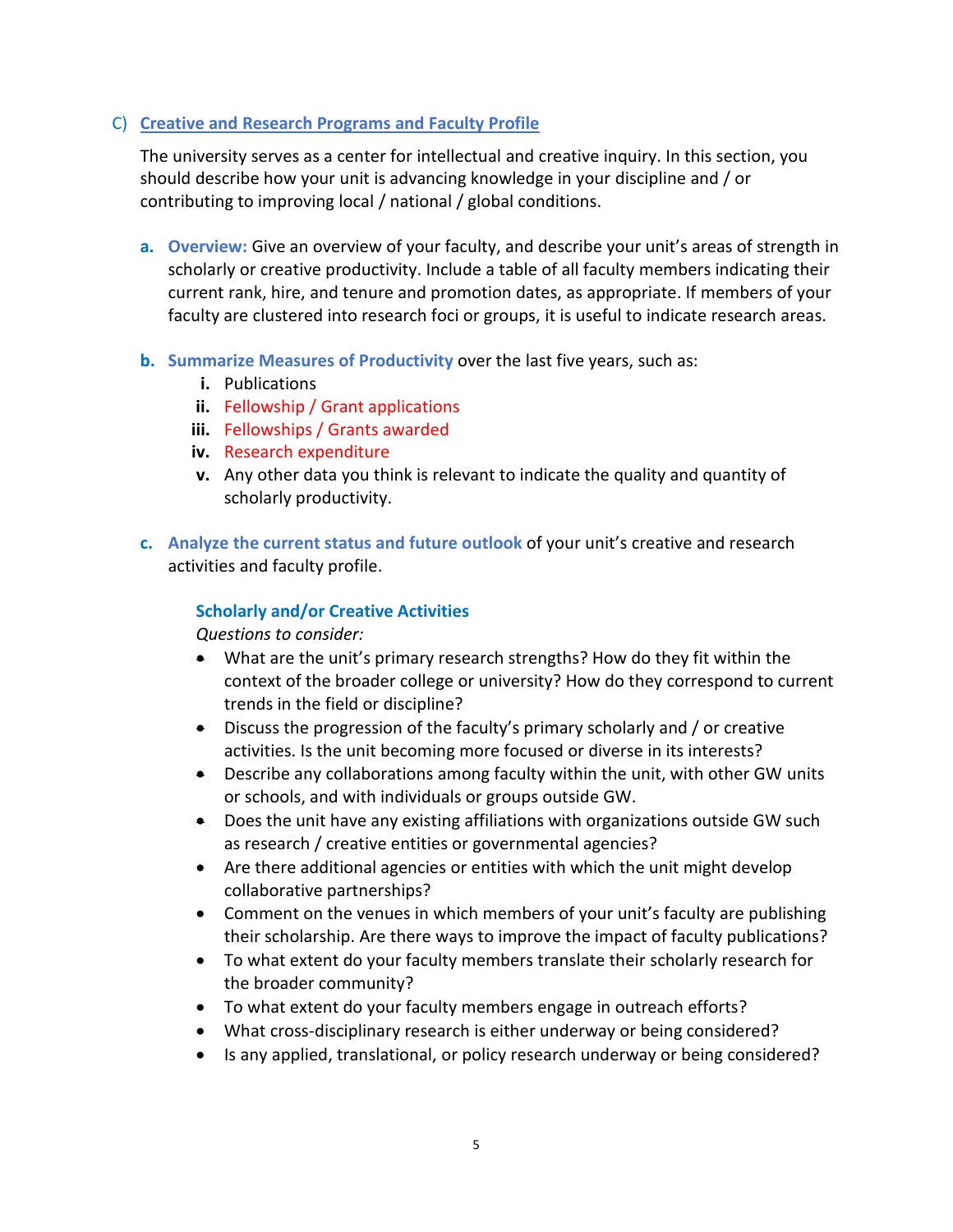#### **Research and Graduate Education**

*Questions to consider:*

- How is faculty research integrated into the graduate curriculum?
- Which faculty direct graduate student research and in what disciplinary areas? (Provide a copy of any unit guidelines for faculty directing graduate student research.)
- Cite examples of outstanding graduate student research (especially publications).
- List doctoral dissertations and their faculty advisors for the past five years and the current position of the student, in the appendices.

# **Research and Undergraduate Education**

*Questions to consider:*

- How has faculty research been integrated into your *undergraduate* curriculum?
- Which faculty are directing undergraduate student research and in what subject areas? Cite examples of outstanding undergraduate research.
- Have your undergraduates been involved in school, university-wide, or external initiatives to support undergraduate research (e.g., Gamow, Luther Rice, NSF's REU program). Again, if so, in what subject areas?

# **National Ph.D. Rankings** (if applicable)

*Questions to consider:*

- Cite any external evidence that describes or ranks the quality of the unit's doctoral program(s) with respect to national standards of excellence in your discipline. Evidence that is as objective as possible, and not totally subjective, should be noted (e.g., NRC data, other rankings, citation index data).
- Describe aspects of the unit's Ph.D. program that may not be available at competing institutions. What makes your program stand out?

# **Faculty Profile**

- Describe your experience in retaining existing faculty and recruiting new faculty, if applicable.
- Which changes in faculty do you anticipate over the next five years, if any?
- Describe the unit's goal for achieving faculty gender, racial, and ethnic diversity.
- Discuss your unit's reliance on part-time and / or contract (as opposed to tenured or tenure-track) faculty.
- What proportion of your courses / students are taught by full-time and courseby-course faculty each semester?
- If part-time faculty are teaching doctoral-level courses, what are their qualifications?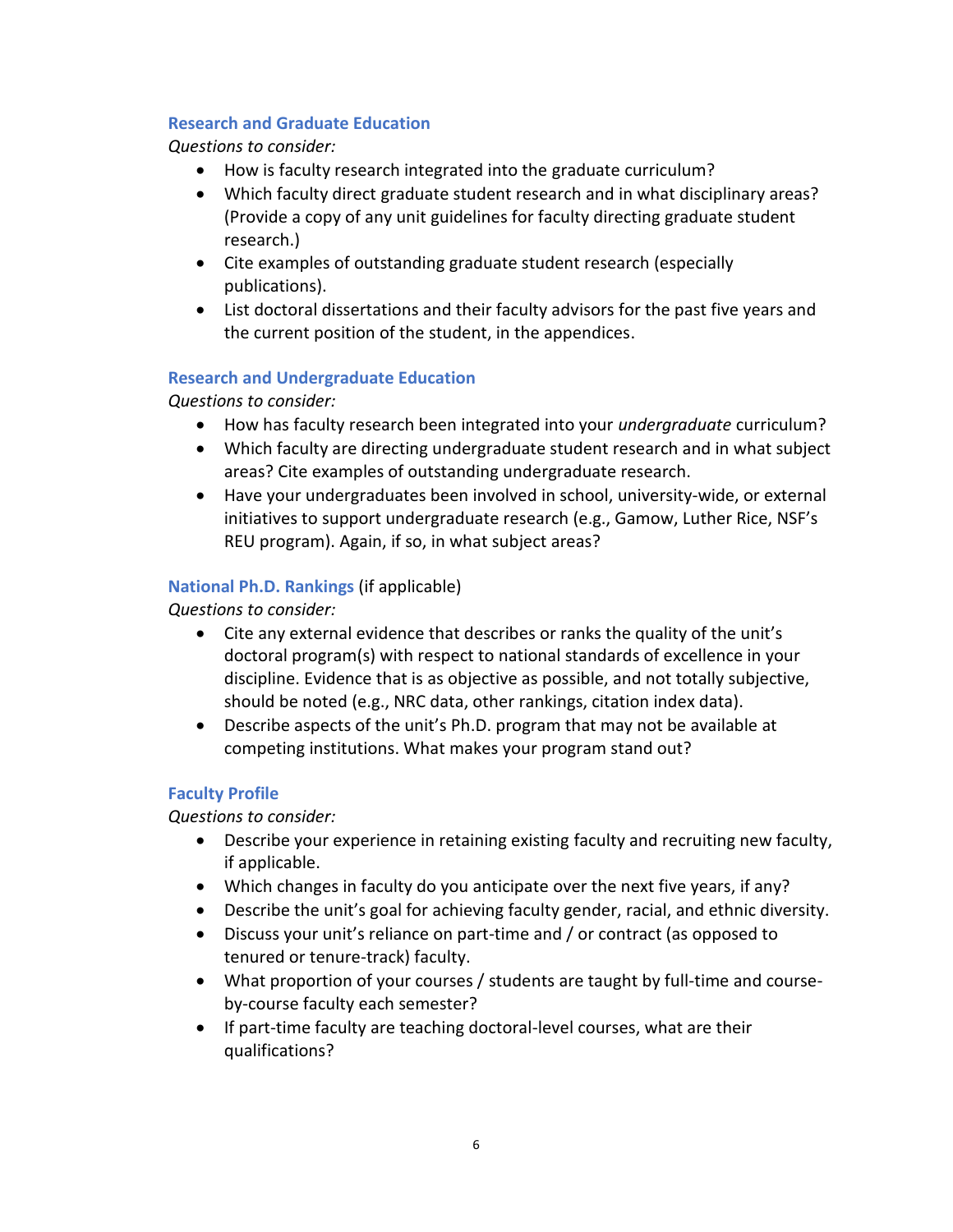# **D, E, and F) Undergraduate, Graduate, and Online Programs**

- **Introduction:** Provide a brief introduction to and summary of your program(s). Include:
	- i. Plots of enrollments in the key courses for the last five years (e.g., GPAC courses, capstone class).
	- ii. Number of graduating seniors / graduate students completing each program over the last five years.
	- iii. Number of majors / students in graduate program over the last five years.
	- iv. Student placement data where are the program graduates' next destinations? (Note: For doctoral degrees, you will be supplied with five years' of admitted and graduating students' names. For each student provide dissertation topic, dissertation advisor, and current position.)
- **Analysis of enrollment data**: Describe any increases or decreases that are apparent in your five-year enrollment figures for undergraduate / graduate programs, and GPAC courses. Note factors (e.g., addition or deletion of courses, faculty sabbatical leaves or retirements, changing demand for the program) that may account for variations in the enrollments.

# *Questions to consider include:*

- Is the unit satisfied with what the data say about enrollments?
- What plans are underway to address enrollment growth or decline?
- How diverse is your student body? What measures are in place to support the recruitment and retention of a diverse student body?

Using data from the undergraduate / graduate student graduation surveys and other available data, describe the types and levels of positions obtained by your graduates.

# *Questions to consider:*

How well is the curriculum preparing students for employment?

*Additional questions for graduate programs:*

- What is the average time-to-degree for doctoral students?
- What is the retention rate for master's and doctoral students over the past five years?
- Describe any changes in the overall quality of master's or doctoral students. To what do you attribute these changes?
- If there are declines in the quality of master's or doctoral students, what has the unit done or what plans are underway to address this issue?
- If applicable, is there a viable employment market for new Ph.D.s in the discipline?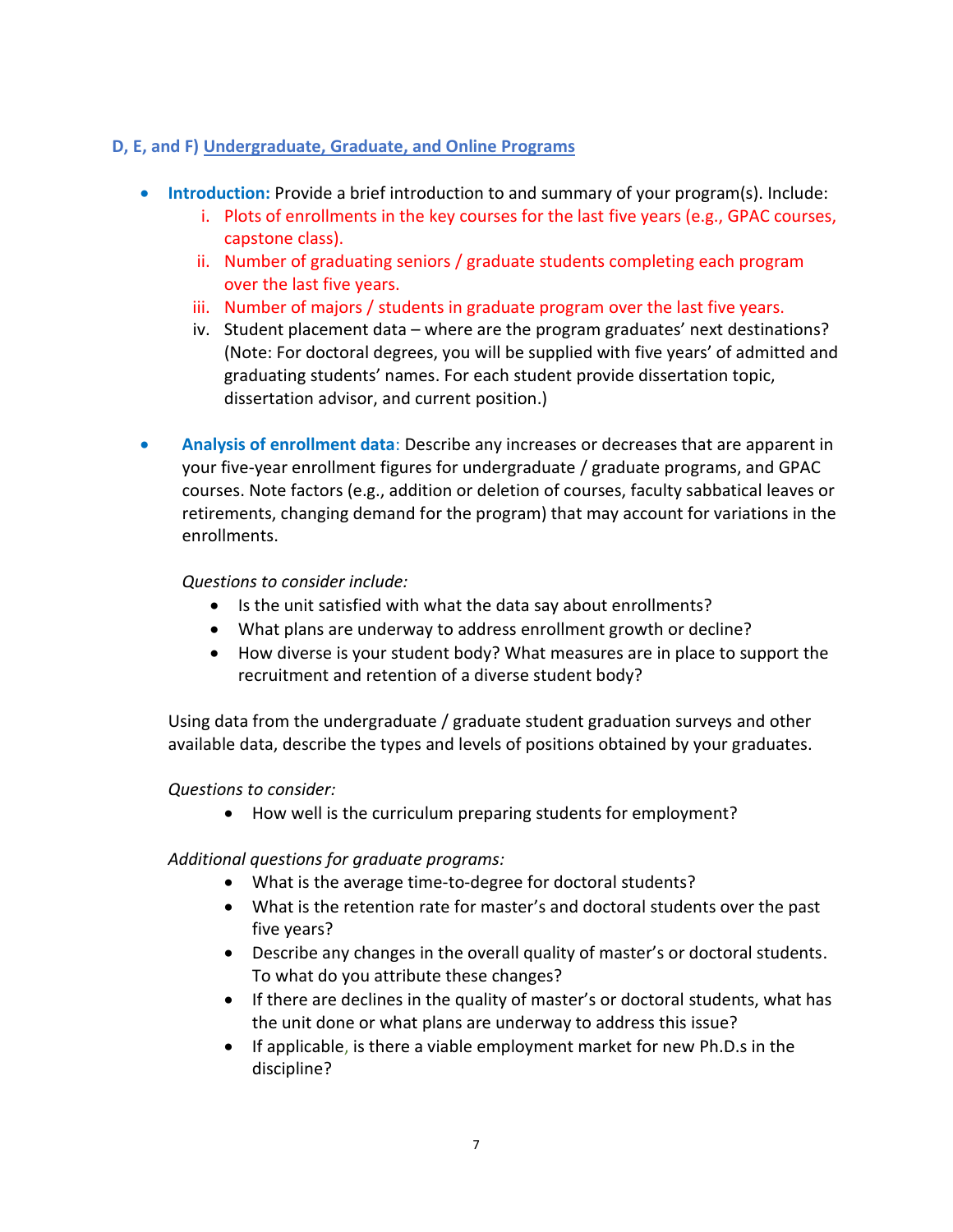- Include placement data for graduates over the past five years. What has been the placement of graduates in the program? Indicate whether employment is in academic institutions, government, or industry, or is independent in nature.
- For those pursuing an academic path, provide samples of the institutions, academic titles, and types of positions graduates attain.
- **Curriculum:** Include the learning outcomes and a curricular map for (each of) your program(s). Refer to the supplied Bulletin section for course descriptions. (Should the Bulletin course descriptions be out of date – please remedy this.) Curricular mapping is required for every program covered by the APR. Please see the addendum for more information on curricular mapping.

#### *Questions to consider:*

- As your discipline, the external environment, and unit resources have changed over the last five years, how has the unit responded to new challenges and new opportunities?
- How does curriculum reflect best practices in your discipline and adequately prepare students to succeed at the next career or educational step?
- Over the last five years, what significant curriculum changes have been planned and implemented?
- What changes are planned or underway to support the university's strategic initiatives?
- What changes have occurred in degree requirements, courses offered, internships, or other elements that define the learning expectations and experiences of students in each program?
- What career path expectations does the doctoral program have for its graduates upon earning their degrees?
- How have you used measures such as student surveys, alumni placement, alumni satisfaction, alumni gifts, employer ratings, intern supervisor ratings, and student research and conference presentations to review and inform the curriculum?
- **GTA Use:** If applicable, discuss your unit's use of GTAs within your programs.

- How does your unit prepare GTAs to be effective instructors? Describe the criteria used to determine a GTA's readiness to perform specific instructional activities. Describe the training and supervision/feedback provided for GTAs, including any workshops or tutorials provided specifically for GTAs.
- Describe the methods (e.g., separate course evaluations, observation by faculty) used by your unit to evaluate the performance of your GTAs and to give them feedback.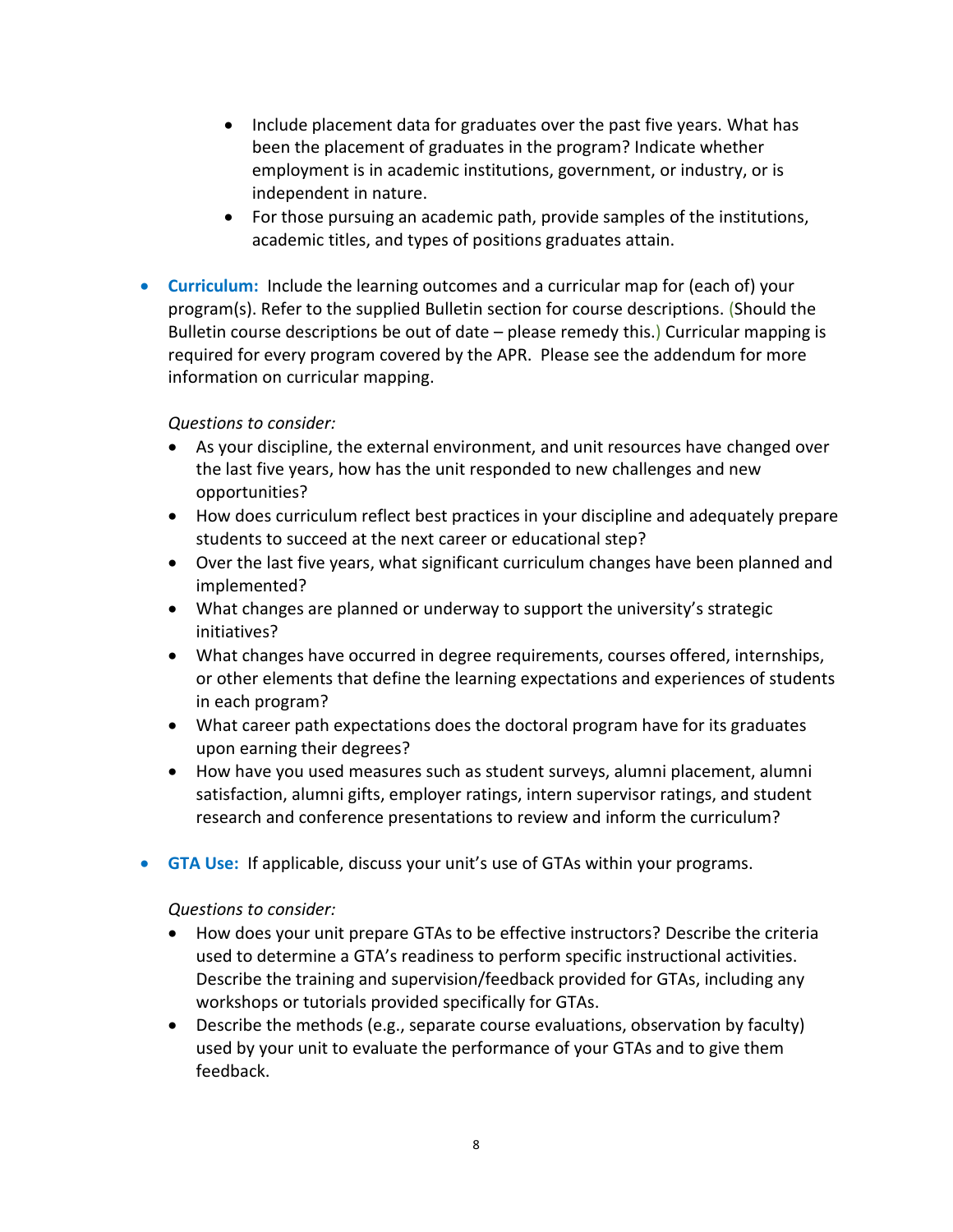- Assess the methods used to assess the reliability of grading (particularly more subjective grading such as grading of essay questions or papers) done by GTAs. Include examples of unit rubrics used for grading essay questions or papers.
- **Program Assessment:** Summarize the major efforts to assess the program and GPAC courses in the past five years. Units should use their past five years of annual assessments of student learning as the foundation for this section. This section should include the following:
	- A list of each degree program's major learning goals or outcomes. Note any changes in learning outcomes that have been made over the past five years.
	- What measures were evaluated? What action plans resulted? Have these changes been re-assessed? Provide a summary and review of how well students have achieved the learning goals, outcomes, objectives and / or competencies defined by each degree program on its own or in accordance with its professional accreditation group and any changes made in response to each year's findings. (The number of learning outcomes may range from as few as three to as many as 12-15 depending on accrediting agency requirements.)
	- Reflect on the past five years' reviews of student learning and the changes made in the curriculum and teaching to evaluate how well your program is achieving its mission and providing quality academic programs and opportunities for its students. Cite the three most important changes made in each degree program in response to the annual assessments.
	- What is your overall evaluation of the improvements of the past five years in each degree program?
	- What is currently the most important aspect of each program where the students could be doing better, and how is the faculty planning to improve student learning?
	- What do the Graduating Senior Survey / Graduate Student Graduation Survey tell you about the students' responses to the program? Are there any areas of specific (dis)satisfaction? If so, how do you plan to address these issues?
	- Where programs are offered both in traditional classroom settings and online, how do the assessment outcomes of the two modes compare?
	- Where programs are offered both in traditional classroom settings and online, how do the enrollments in the online version compare with or impact upon those for the face-to-face offering, and vice versa?

Yearly assessment reports for each degree program should be included in an Appendix.

**Instructor Development:** As faculty are the heart of any institution (serving as teachers, mentors, and scholars, shaping the curriculum, and creating a climate for learning), the selfstudy needs to explore how they contribute to the learning process.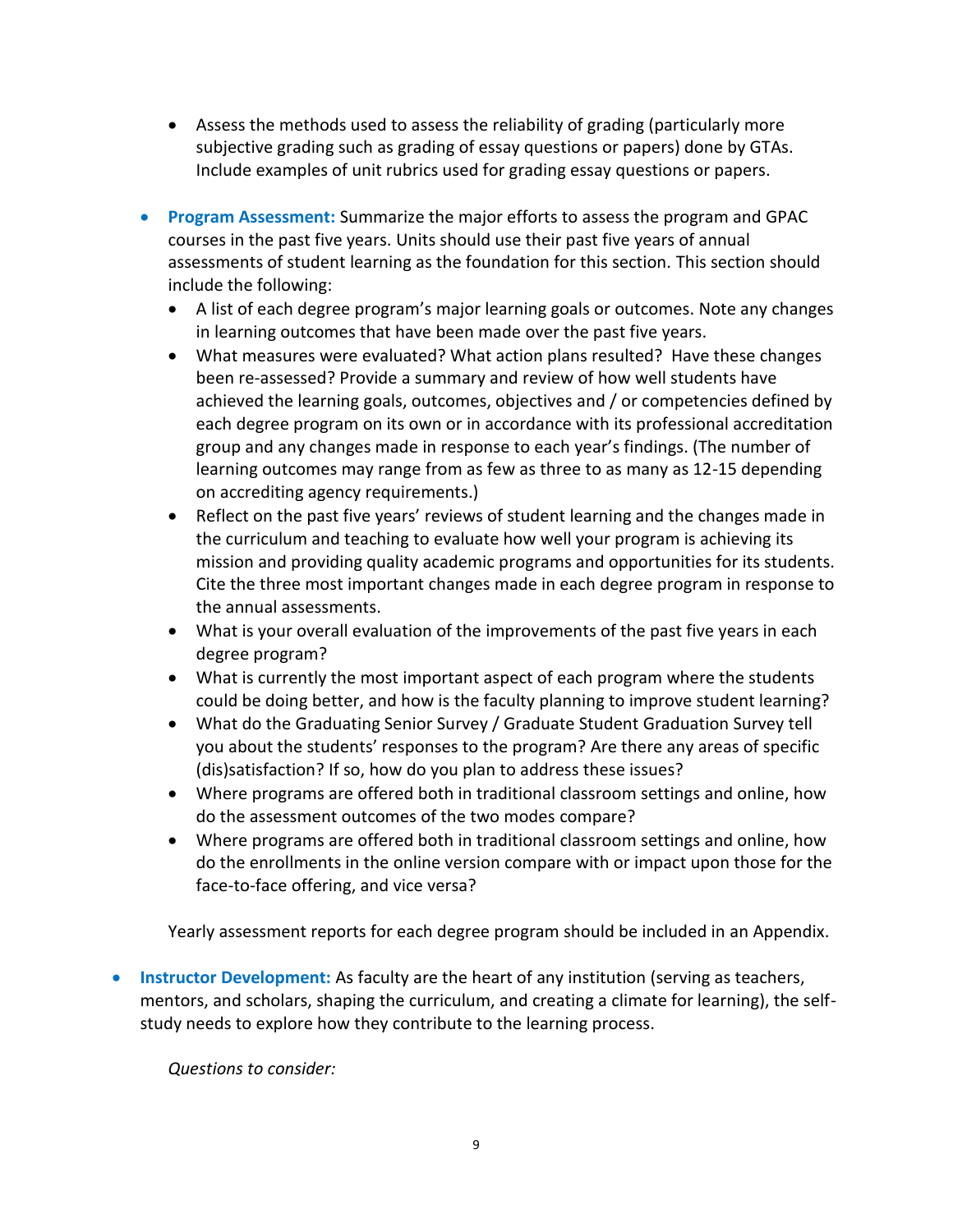- How does your unit coordinate the efforts of faculty of all types (regular and temporary part-time (TPT) faculty) to ensure that students have a coherent, high quality, educational experience, meeting appropriate course and program learning outcomes?
- What support mechanisms are in place to encourage and enable best practices and the use of modern pedagogies in the classroom?
- How are data from student surveys and course evaluations used to help instructors improve their effectiveness in supporting student learning? What processes are in place, either formally or informally, to address substandard teaching from active status and limited service faculty?
- How are course evaluations, unit syllabi reviews, class observations, or other techniques used by the program to monitor consistency across sections?
- (For doctoral programs) Are faculty resources adequate for carrying out the doctoral program at a level of high quality?

Include a copy of the unit's course evaluation form in an appendix.

# **Advising and Mentoring:**

*Questions to consider include:*

- How are students guided through the program?
- At the undergraduate level, how are potential majors identified, recruited into the program, and mentored through it?
- How regularly do faculty advisors and students meet?
- At the graduate level, who is primarily responsible for academic advising?
- Are additional mentoring / buddy systems in place beyond the student's research advisor?
- How do students respond to the graduation survey questions related to advising and guidance within their program? How satisfied are students with this advising? Are there improvements which can be made?
- **Analysis of Current Status and Future Outlook:** In the context of the information given on the program(s), identify patterns, areas of strength, and areas for further development. Are there additional opportunities for growth and strengthening of the program?

# **G) Departmental Resources:**

 **Staff:** Provide the number and levels of all administrative and technical staff assigned to the unit.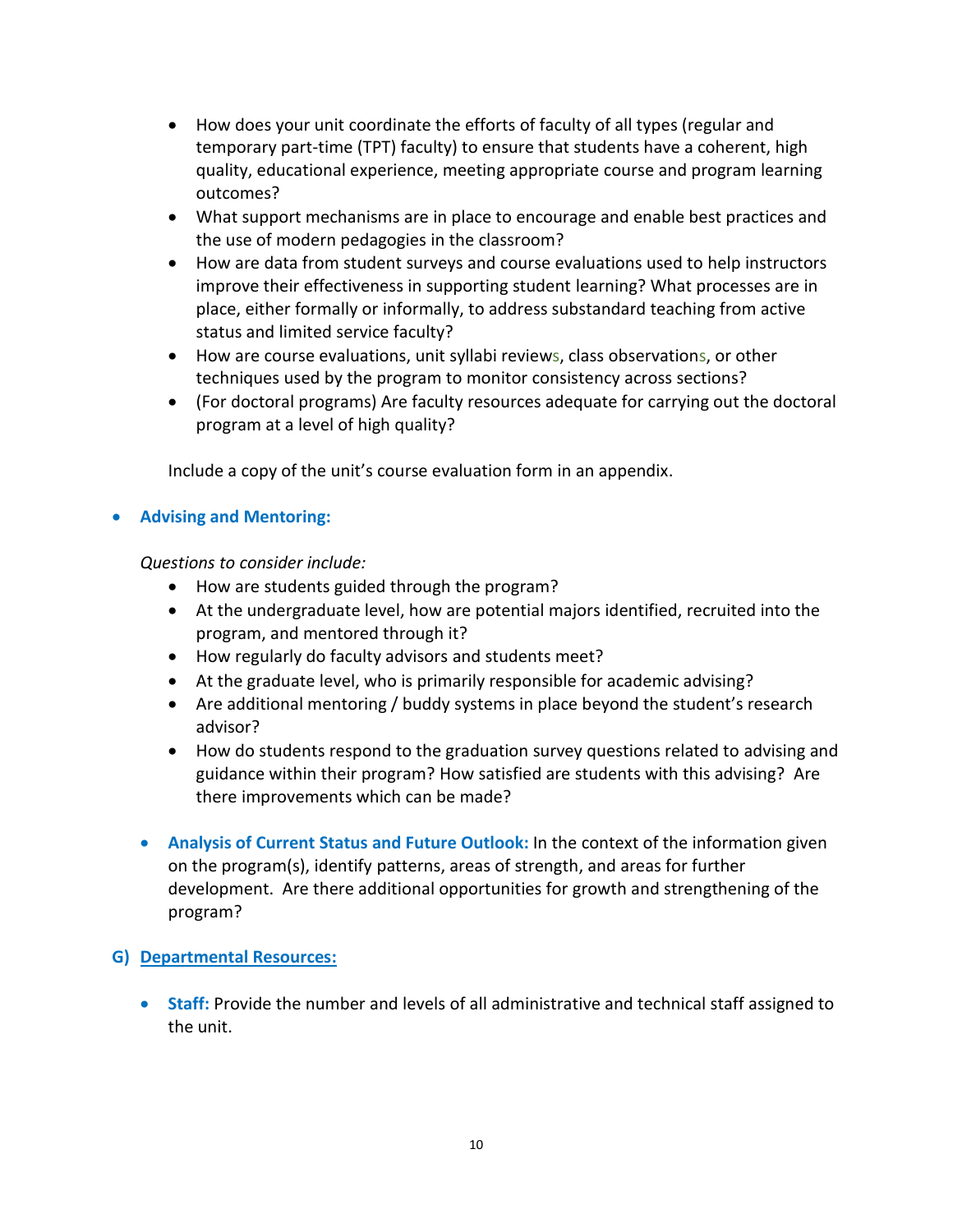- **Facilities:**
	- *Space:* Assess unit facilities in relation to programmatic goals, considering the amount, types, and overall adequacy of space.
	- *Equipment:* Describe specialized equipment used by the unit for instructional and / or research purposes.
- Evaluate the sufficiency and quality of the above. Are the resources available sufficient to support the future plans outlined above?
- **University and School Service:** Provide a summary listing full-time faculty service to (1) the university (e.g., Faculty Senate, IRB) and (2) to your college (e.g., undergraduate advising, teaching initiatives, committees) over the past five years.
- **Other Pertinent Information:** Include any additional information that you think may prove useful in conducting the academic program review.

#### **Appendices**

- a) List of creative works and / or publications for the whole unit over five years, highlighting those involving students. This **must** be separated according to publication type: peer reviewed journals; non-peer reviewed publications; books; book chapters; encyclopedia entries; others. You may add separate categories appropriate to your discipline. If you have any questions about publication classification, please reach out to the Associate Dean [caas@gwu.edu.](mailto:caas@gwu.edu) In addition, provide a list of the top outlets in your discipline, and your major publication venues, with notes on their type (e.g., specialist, general, applied) and impact factors, etc.
- b) The last five years of named Ph.D. graduates in tabular format, with advisor, dissertation title, and current employment.
- c) Five years of named Ph.D. matriculants, in tabular format, from the five-year period prior to the beginning of the self-study period, recording their current status. Did they complete the program? If they left the program, why did they leave? Where are they now?
- d) Submitted grants / fellowship applications for whole unit
- e) Awarded grants / fellowships for whole unit
- f) Research expenditure over the last five years
- g) Course evaluation form used by unit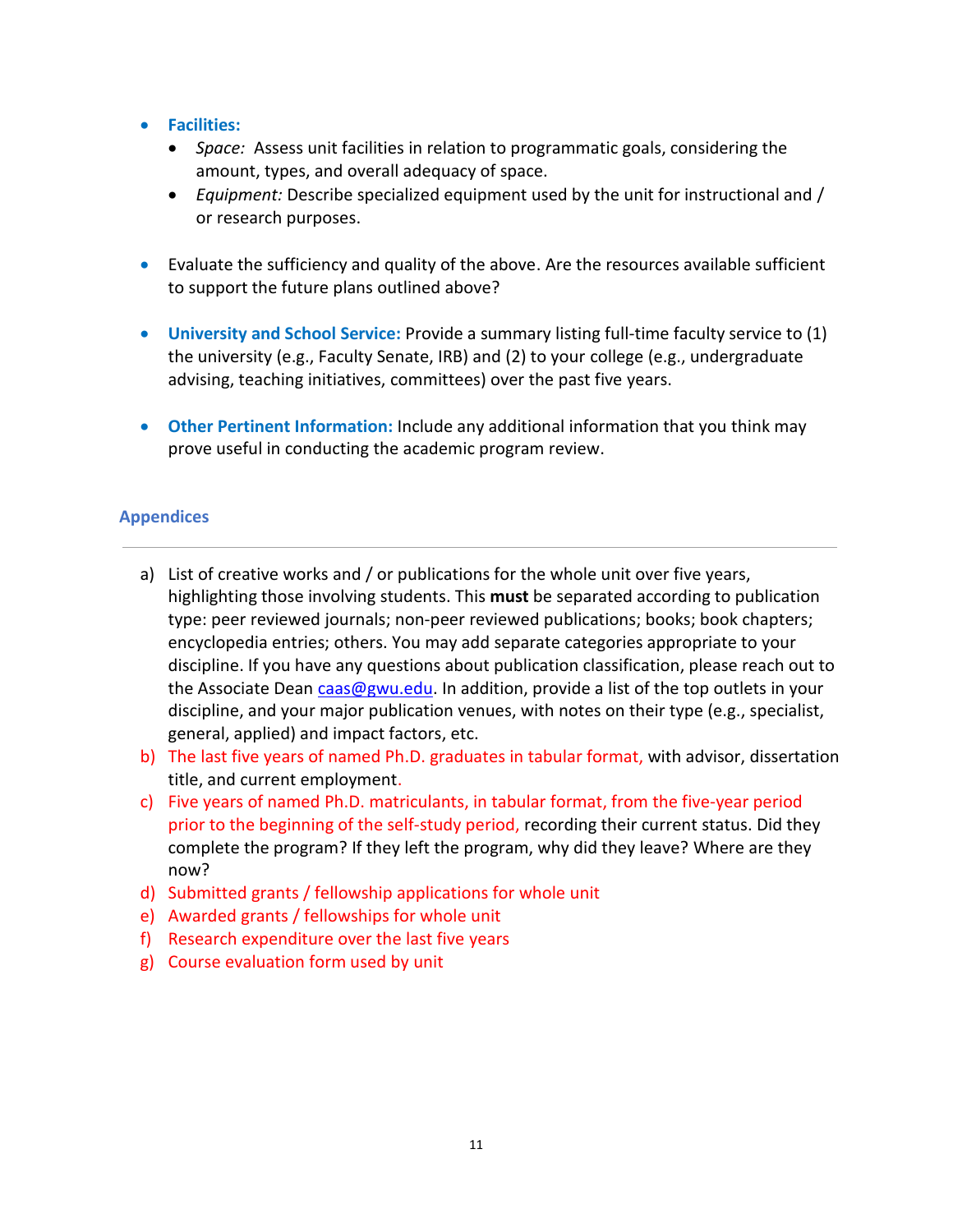#### **Supplementary Data**

In order that the external team has easy access to supplementary information, which its members may find useful, the following information should be made available to them:

- a) Undergraduate and graduate student survey data
- b) Faculty CVs: Please note, these do not have to conform to a specific format; include an up-to-date academic CV for every regular professor within the unit that can be made available to the team members. These do not have to contain a full publication list, but the publications list does not have to be separated from the CV if it is already incorporated.
- c) Five years of TaskStream Assessment Reports (downloaded as .pdfs)
- d) Bulletin extract for unit
- e) Raw data for production of plots on teaching / enrollments etc.

#### **Supplied Separately**

The information below will be supplied to the unit as source material for compilation of the APR. All, aside from the five years of Unit Reports, will be made available to review teams.

- 1) Five years of TaskStream assessment reports (downloaded as .pdfs)
- 2) Bulletin extract for unit
- 3) Raw data for production of plots on teaching / enrollments, etc.
- 4) Five years of unit annual reports (supplied as .pdfs)

#### **Addendum**

**What is a curriculum map?** Individual courses and curricula should reflect a coherent plan of study. Curriculum mapping provides an efficient means to display the relationship between student learning and the curriculum. Its value is that it enables the faculty to display visually where central information, concepts, or skills are introduced, developed, and mastered. A curriculum map must be included for each major and degree program. If the unit has not already produced curriculum map(s), CCAS strongly encourages units to have broad, facultywide involvement in the development of the map, especially from those faculty teaching key courses in the program. That way, faculty members can better understand how their course(s) contribute to the overall learning outcomes for the program. (Use the curriculum mapping feature in TaskStream, or online, to map the curriculum for each program). For examples of completed curriculum maps, see: [http://assessment.gwu.edu/curriculum-mapping.\)](http://assessment.gwu.edu/curriculum-mapping.))

**Why assessment of student learning?** Assessment of student learning is an essential tool for advancing GW's commitment to achieve academic excellence in teaching and to provide